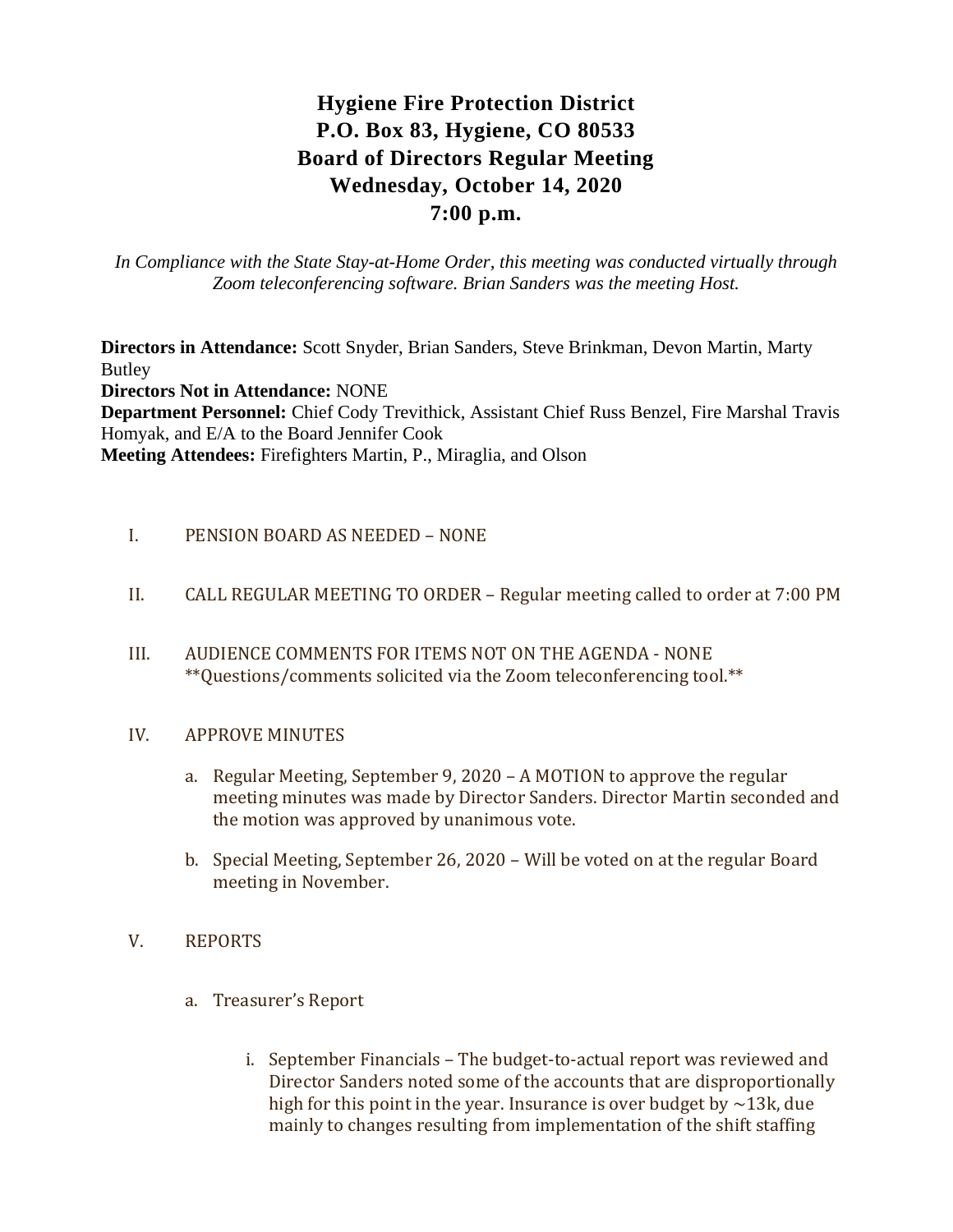program. Our Worker's Compensation policy had not been updated to reflect the change and we had to make a large back payment to make up the difference. COVID-19 expenses of \$3,500 will be reimbursed by the state. Wildland Deployment expenses of ~\$10k will be reimbursed by the state. Overall, expenses are right around 70%, which is below the proportional 75% (9 out of 12 months) for this point in the year. The final payment was made on 2802.

- 1. The annual contribution to the Fire & Police Pension Association (FPPA) of ~40k will be made in November or December.
- 2. We received an invoice from the real estate attorney for his review and advice on the Turner post office lease and there was some discussion under which account it should be listed.
- 3. A MOTION to approve the third quarter financials was made by Director Martin. Director Butley seconded and the motion was approved by unanimous vote.
- ii. CPA Search Complete.
	- 1. Director Sanders will meet with the new CPA to discuss the YTD financials, what steps need to be taken in preparation for closing out the books at the end of the year, and how to prepare for the 2020 audit.
- b. Secretary's report
	- i. Upcoming deadlines Secretary Brinkman's microphone was not working so he was unable to make a report. Per prior meetings, the budget (presented below) was the most critical upcoming deadline.
- c. Chief's Report
	- i. Run Data In September there were 24 calls, including 8 for Fire, 11 EMS, and motor vehicle accidents. Of the EMS calls, 75% were BLS and 25% ALS. The average Dispatch-to-en-route times were  $\sim$ 2:01-minutes for HFPD, and  $\sim$ 2:58-minutes for AMR. Over 22 calls, the average enroute-to-arrival time for HFPD was just under 6 minutes. Over 15 calls, the average en-route-to-arrival time for AMR was  $\sim$  16:45 minutes. On all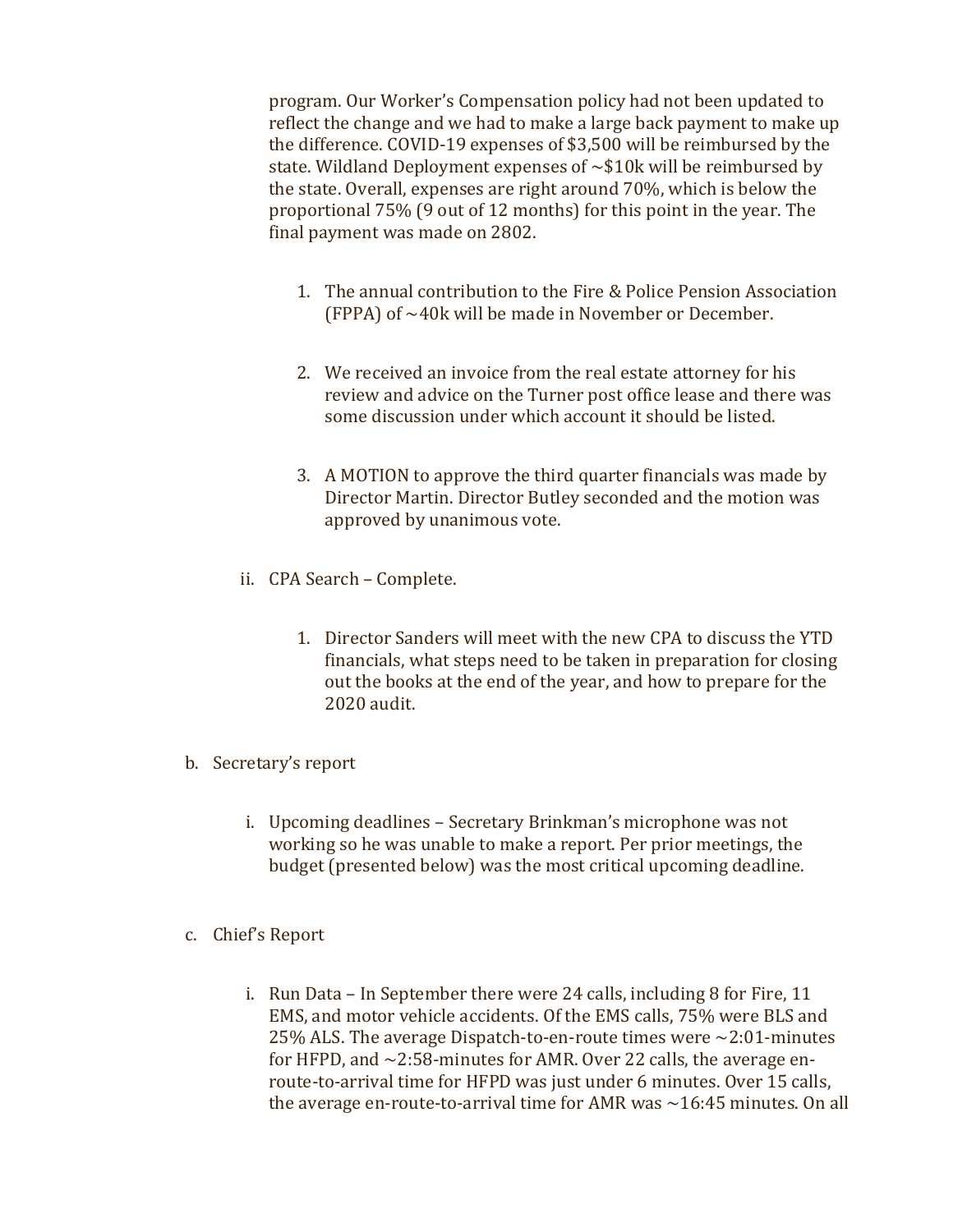calls, there was an average of 5.5 responders, with a minimum of 3, and a maximum of 7.

- 1. Special Incidents: (per abbreviated email from Chief Trevithick) Late September 27<sup>th</sup> Hygiene Fire was toned to a structure fire in Lyons. The Fire was in the back of the structure where a trailer and a massive cottonwood tree were fully involved. HFPD Firefighters pulled the alley line to the bravo side to start knocking the flames. As Chief Trevithick went to start a 360 on the commercial building, they heard screams for help and saw an arm waving through smoke coming out a second-floor. 2803 was able to deploy a roof ladder to the window. A Hygiene firefighter climbed up, pulled a man out and carried him down to safety. Patient care was performed until AMR arrived while Hygiene continued to fight the fire. Lyons arrived and was tasked with fighting the fire on the delta side. Multiple crew went into the structure and were able to extinguish the fire. The scene was cleared around 2am on September 28th.
	- If the HFPD had not started the shift staffing program to have the station staffed 24/7, it is possible that responders would not have been able to get to the scene fast enough. Because there were people on shift who could depart immediately when this call came in, HFPD was able to arrive in time. The shift program and the quick response by Hygiene firefighters saved a man's life.
- 2. In addition to the mutual aid call to the structure fire in Lyons, there were two Multi-Agency Fire Investigation Team (MAFIT) call outs for Fire Marshal Homyak, and 3 active wildland deployments.
- ii. Fuel Tanks EMS Lieutenant Sugg is going to put the plates on tomorrow, which should complete the installation. No longer needing to leave the District to refuel has been a valuable change for the HFPD members and residents.
- iii. Type 3 Status The new engine is now paid in full and Chief Trevithick will secure the title asap. We're still waiting on some tool and equipment deliveries. Radios have been installed and just need to finish wiring them in. We will get one more sizeable invoice for the tools once everything has been delivered.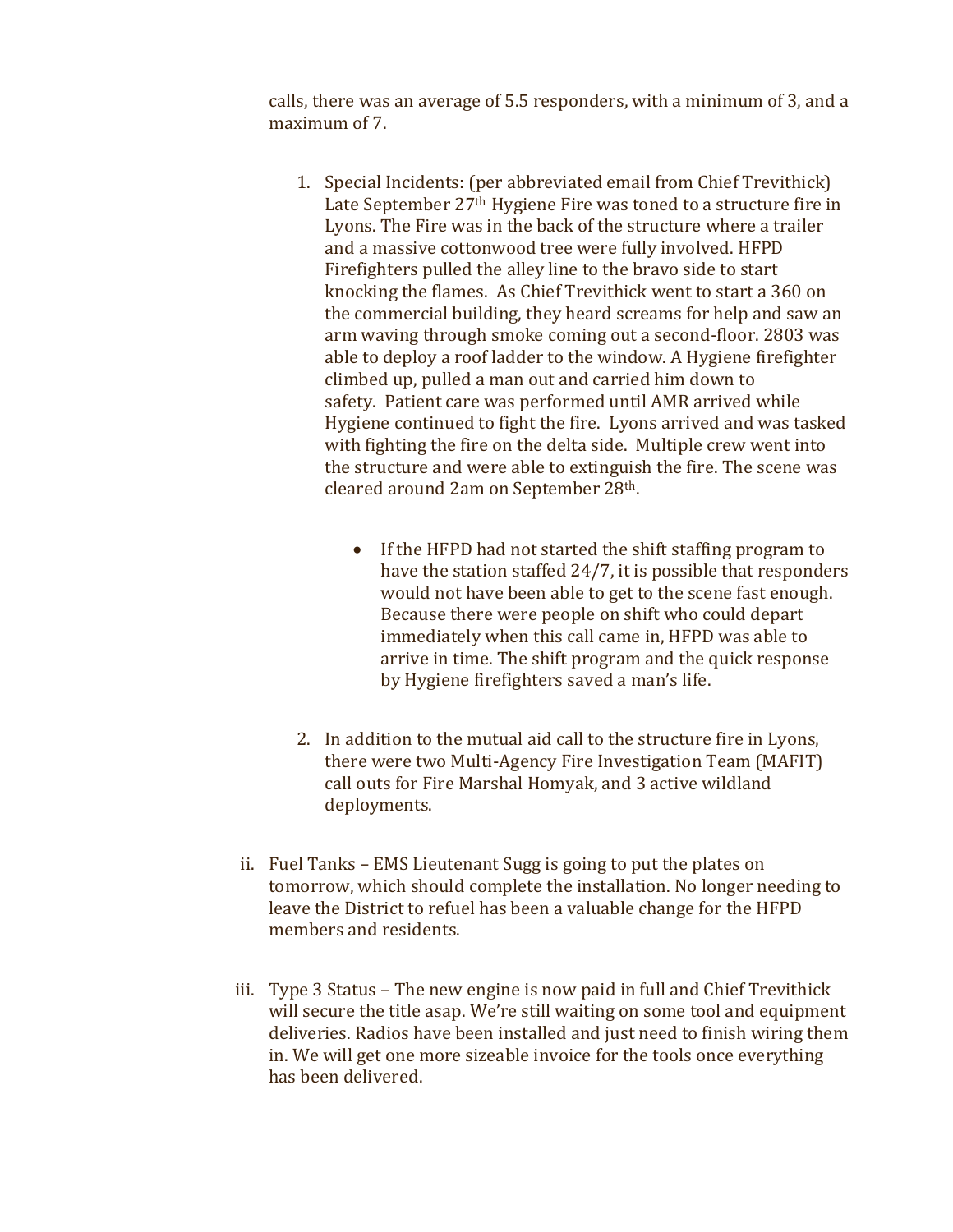- 1. Members are taking every opportunity to train and familiarize with the different pumping system.
- 2. This type of engine would not usually be sent first on scene but Chief Trevithick is planning to send it on wildfires that can handle a larger truck, relevant medical and other applicable calls, in order to get all the bugs worked out before the warranty expires.
- iv. Shift Coverage Assistant Chief Benzel presented shift coverage numbers for September. Good coverage overall, particularly with the number of people on deployment or on COVID-related medical commitments. There was only a single day shift and a separate night shift without coverage, and 3 shifts with just one staffer. Every other shift had between two and five people. October coverage is already shaping up well. There's no question that having dedicated in-house people on a continuous basis is having a significant, positive impact on service to the District.
- v. Wildland Deployments We have apparatus deployed to the Williams Fork fire and the Cameron Peak fire, along with multiple Department members deployed across the state. Deployments allow Hygiene firefighters to get more experience and the Department can do more for the District without incurring any additional financial burden to Hygiene taxpayers. Chief Trevithick reiterated his appreciation to the Board members for working with the Department to allow wildland deployments. He reported that HFPD apparatus will have earned the District over \$100,000 in additional net income!
- vi. Other Issues & Opportunities
	- 1. Firefighters Olson, Ratkovitz and Kalyan just graduated from academy, and Firefighter Caviness is about to test for his Firefighter 2 certification.
		- FF Kalyan earned Top Gun award, which is an award that the other academy students vote on in recognition of the person who did the best and helped the most. This is the second academy in a row in which the Top Gun award was awarded to a Hygiene Firefighter.
	- 2. Christmas Dinner The dinner is usually held on the first Friday evening in December, but there was discussion of doing it earlier and in the daytime so it could take place outdoors. There are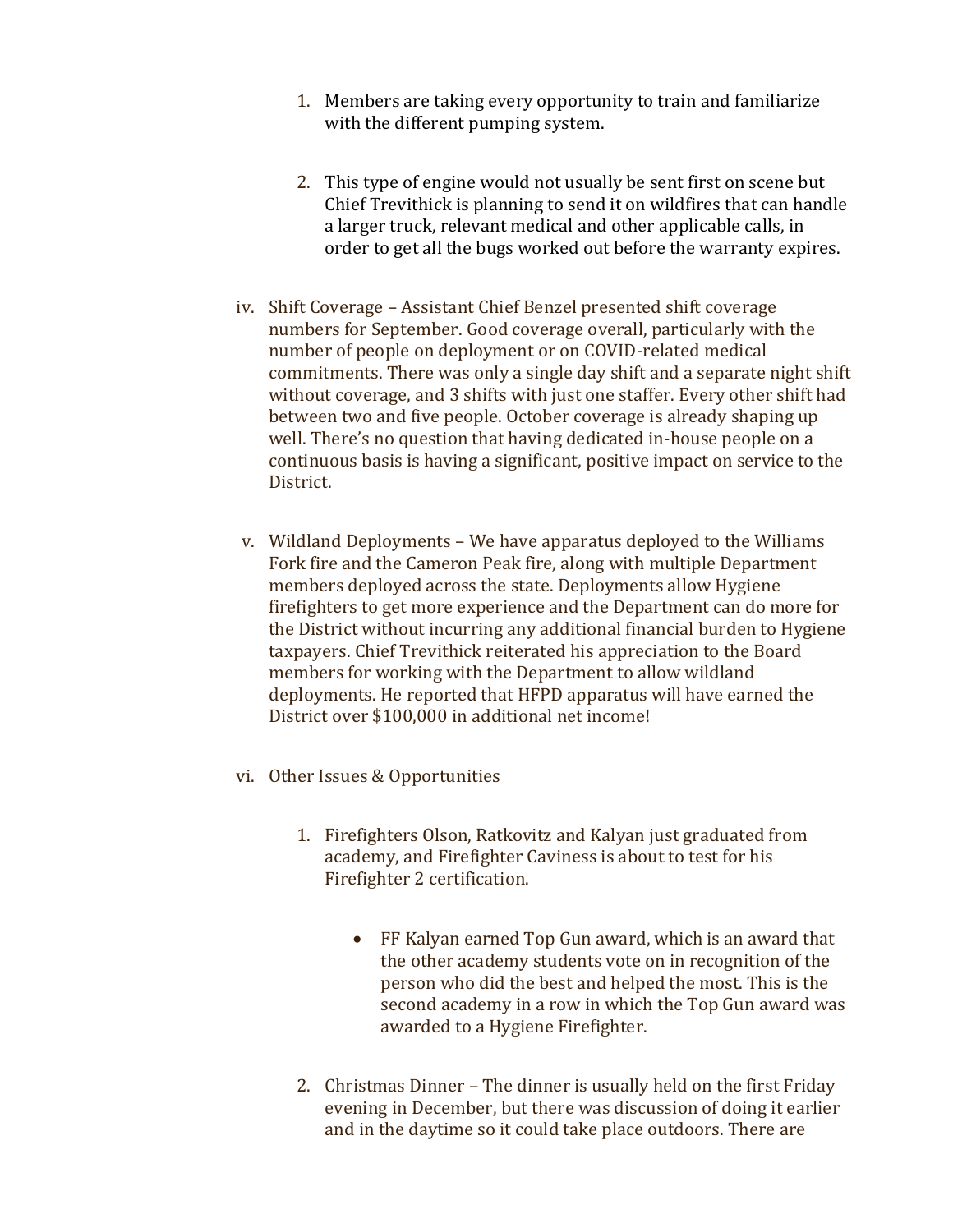currently no size restrictions on gatherings in Boulder County and tables could be spaced out for social distancing. Director Martin volunteered to help with the event planning. Because of the accelerated schedule, there isn't enough time to get group approval for a new date. Director Snyder recommended that Chief Trevithick and Director Martin select a date and move forward with making plans.

- 3. Plaques for former Directors Koslov and Baldrige We have the plaques; they are just waiting to be engraved. Director Snyder will put together wording this weekend so that Chief Trevithick can finalize them.
- vii. Insurance Feedback from Tribbett Chief Trevithick is waiting to receive an email with the details of the policy review from Tribbett.

## VI. OLD BUSINESS

## a. 2021 Budget

- i. Standard expenses tend to be around 75k per month. Director Sanders is using that average to predict end of year cash on hand. To keep the December financials as clean as possible for year-end closure, he requested that Chief Trevithick make all known/planned budget purchases before the end of November.
- ii. Director Sanders recommended that we put aside a certain number of dollars per year towards vehicle replacement, as well as foundational HFPD operations. He suggested 75k for general operations and 50k for vehicle replacement and presented a graph showing the projected income if we contributed these amounts to the CSAFE Core investment funds at 1% interest.
- iii. Our current projected 2021 income will change somewhat if we modify the lease with the Post Office when it comes up for renewal in May.
- iv. Budget Projections, additions, explanations, and estimated top expense by large account:
	- 1. Elections: Barring an unforeseen special election issue, no elections are anticipated in 2021 so no funds will need to be allocated for this expense.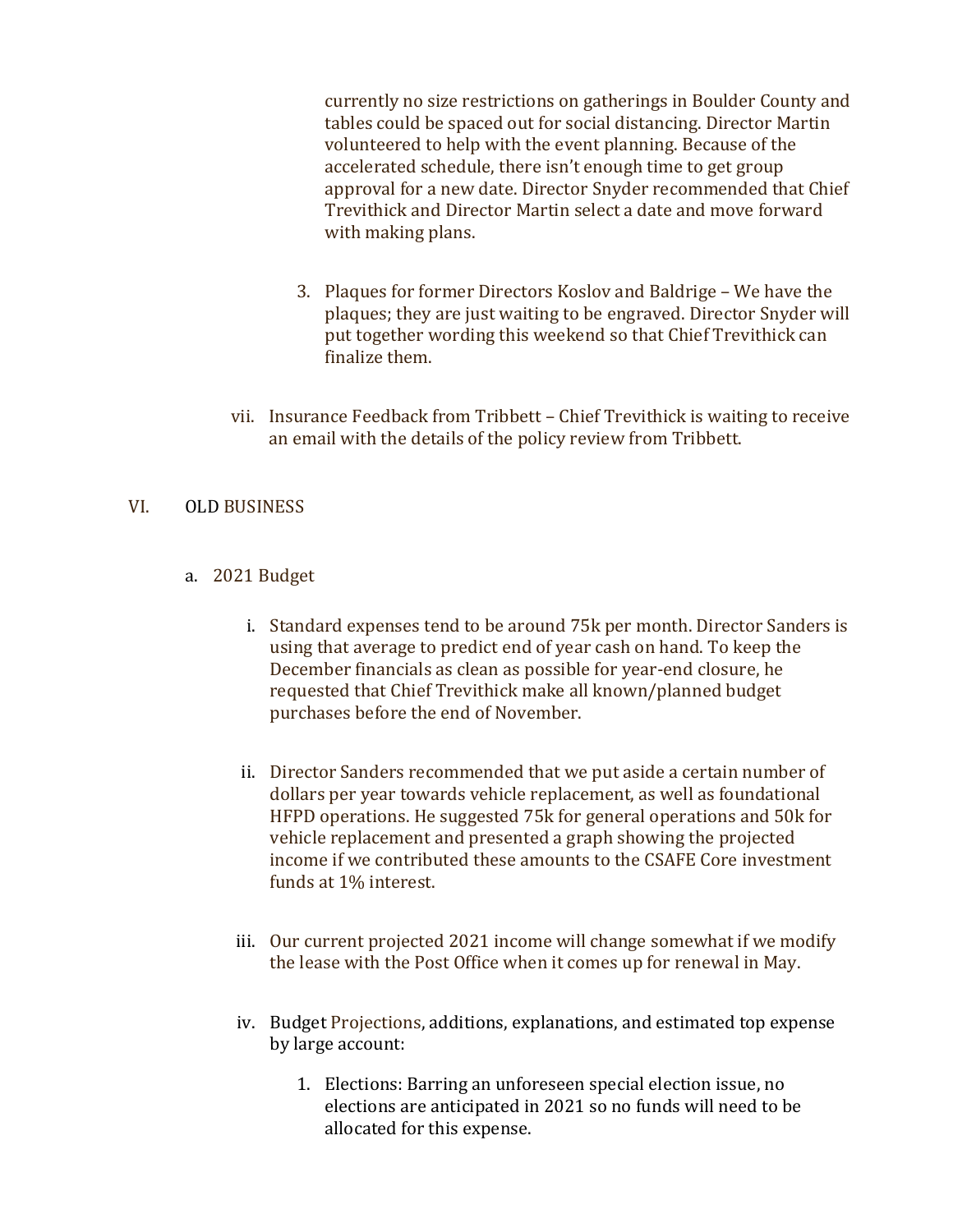- 2. Building: No large repairs or improvements are planned for next year. A nominal amount is budgeted to cover costs to paint the building and to fix/level out the parking lot.
- 3. Community Outreach: Because COVID prevented most community outreach activity, there was very little cost this year. The same funds will be carried forward onto the 2021 budget.
- 4. Dues & Subscriptions: 1,200 will be added to cover the new printer lease.
- 5. Equipment (Fire and Rescue): We are running extremely low on bunker and wildland gear and the budget will include  $\sim$ 40k to purchase/replace vital PPE. Some of the remaining 2020 budget will be put towards "one-size" items such as helmets, gear bags, gloves, etc.
- 6. Equipment (Medical): Main expense will be  $\sim$ 15k to restock medical supplies
- 7. IT & Communications (Software): Approximately 5k for GSuite/Gmail annual contract and fees for all department members.
- 8. Insurance: TBD. See V,C,vi,vii.
- 9. Payroll: We were not able to find a volunteer or commissionbased grant writer so 5k has been included in the 2021 budget to hire a professional. We have previously discussed hiring a grant writer who has written applications for Front Range with good results.
	- Director Butley noted that he and his wife have experience with grant writing and offered to help. Chief Trevithick will connect Director Butley with FF Ratkovitz who has been heading the grant writing project.
- 10. Pension Contribution: Budgeted slightly higher in 2021 because, per a motion earlier this year, we are devoting an additional .5 mills to the total contribution.
- 11. Personnel: The largest personnel expense is the annual Holiday dinner for Department members, as a gesture of appreciation and recognition of their hard work and dedicated service.
- 12. Professional Services: We will most likely not be eligible to apply for an Exemption From Audit, so 5k will be included in the accounting budget to pay for next year's audit.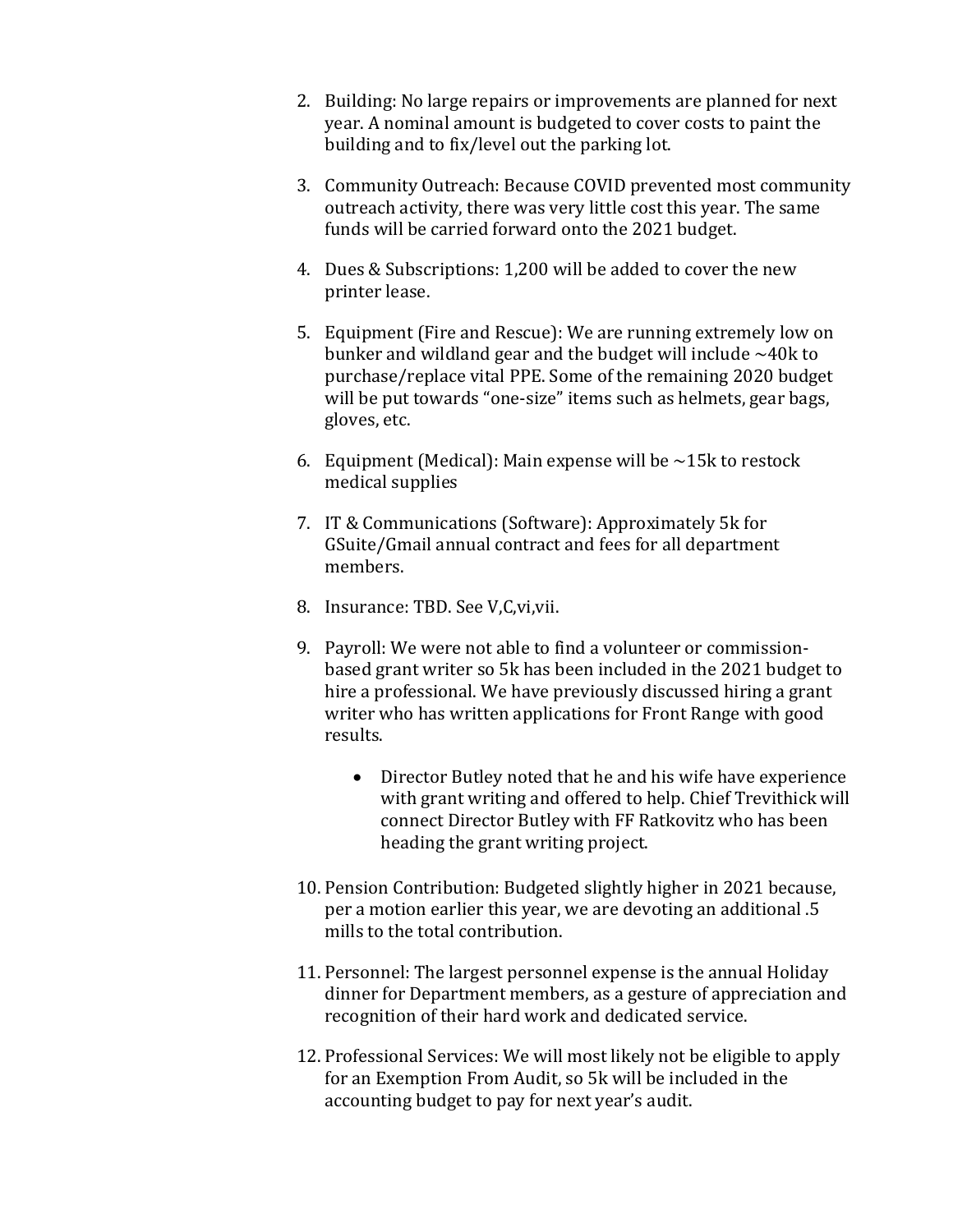- 13. Rental Property The adjacent property is rented to accommodate shift workers and volunteers on overnight shifts.
- 14. Shift Program: The shift program is the largest expense in the budget at ~275k. Shift staffers are paid a tiered, hourly wage, based on certifications. The Shift Program is the reason the station is manned virtually 24/7, which translates to faster response times and better service to the District.
	- There was discussion on possible changes to the format of the shift program that would smooth the transition from one shift to the next and enhance training instruction. There are a few different options that will continue to be explored.
- 15. Training (Fire/Rescue): 10k to the BCFFA Fire Academy for initial fire and Hazmat training for up to ten new members.
- 16. Capital Expense: Contributions to the HFPD savings for vehicle replacement, large equipment/building investments, etc.
- b. Long Term Capital Plan The current brush truck (2831) is experiencing intermittent engine trouble. We could buy a standard new one for  $\sim$  50k and transfer the old box onto it, or we could design a new Type 6 for  $\sim$ 160k. It could be used more like a wildland deployment truck, so that we can keep the trucks that are specialized for Hygiene operations in the District. If next year's fire season is anything close to this one, it is vital that we have a reliable brush truck to deploy when needed. Director Snyder asked that Chief Trevithick put together some numbers to discuss at the next Special Board Meeting.
- c. Post Office Lease Director Martin reported that she has spoken to Jill (the Hygiene Postmistress) and assured her that keeping the post office in Hygiene is a priority for the HFPD. Director Martin also received confirmation from the real estate attorney that the original lease does not preclude the HPFD from moving forward with negotiating our own lease directly with the post office.
	- i. The Board Members agreed it was best to discuss the details in executive session. A MOTION to go into executive session to discuss the post office lease was made by Director Sanders. Director Butley seconded and the motion was approved by unanimous vote.

#### VII. NEW BUSINESS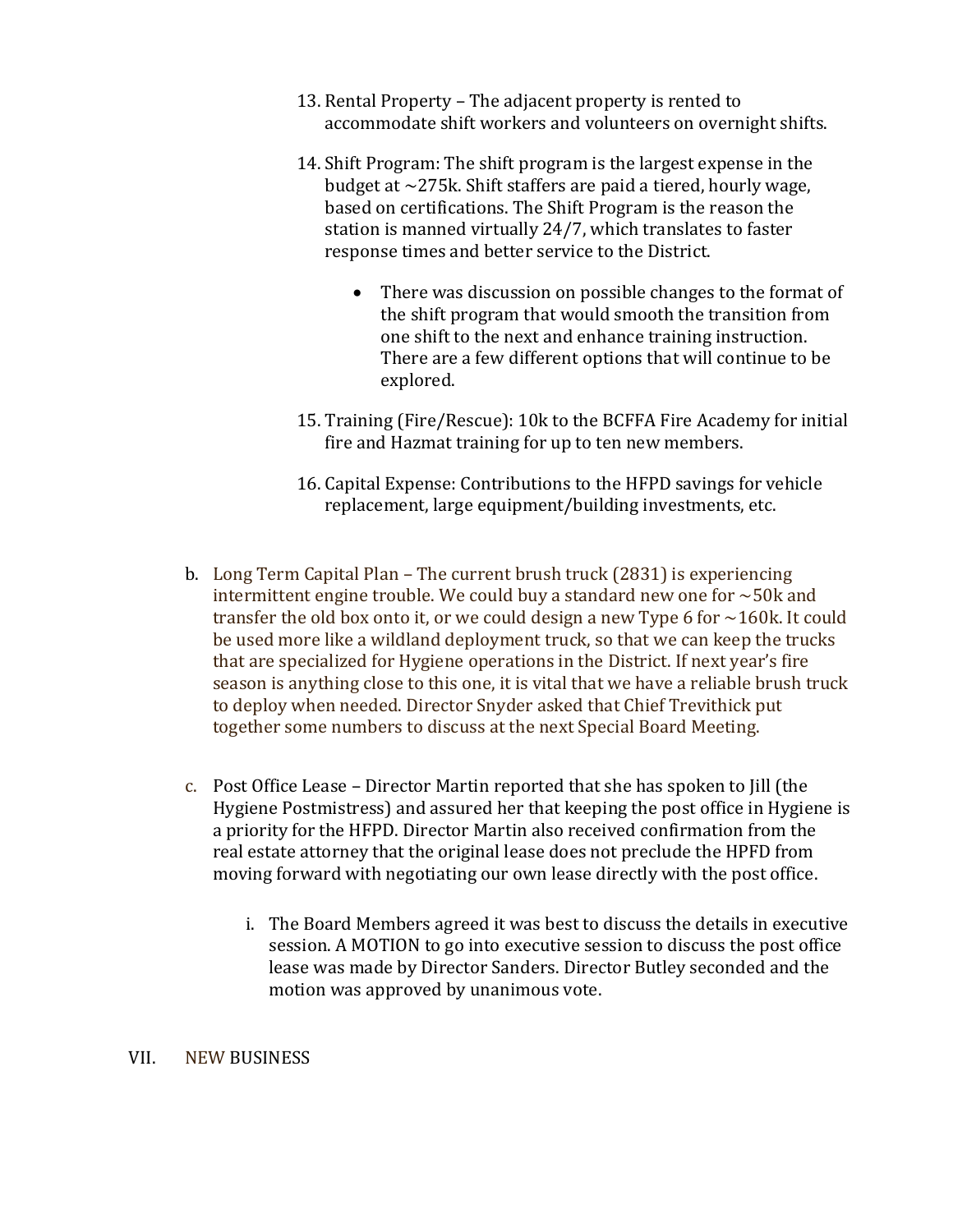- a. Cooperative Opportunities/Resource Sharing Lyons still has not found a new Chief and Director Martin felt that it might be a good time to revisit discussions on some sort of merger between the two Districts. We had looked at the possibility of a merger with Mountain View last year but there were too many reservations to move forward. The general sentiment on a merger with Lyons is that some kind of agreement could be valuable, but we're still too early into the idea to rush a decision. Assistant Chief Benzel noted that we just signed a new auto aid agreement with Lyons, so we are already blending efforts more, but cautioned that we should see how the new arrangement works before jumping ahead to discussing a merger with Lyons.
	- i. Our working relationship with Lyons has generally been excellent. Chief Trevithick suggested that the Hygiene Board make contact with the Lyons Board to see how our operations compare to theirs, and how each District's strengths and weaknesses fit with theirs. Director Sanders felt he could benefit from a conversation with the Lyons Treasurer, and it would be a good way to introduce himself. Chief Trevithick will provide names and contact details and Director Snyder will facilitate the introduction.

# VIII. AGENDA NEXT MONTH

- a. Work Session?
	- i. The Board will meet at the Fire Station at  $12:30$ pm on October  $25<sup>th</sup>$  to discuss the budget, the brush truck, and long term capital plans.
	- ii. Chief Trevithick is having a business meeting with Lyons at 6:30pm on the 26th and invited the HFPD Board to participate.
	- iii. Public Notices alerting the community of both meetings will be posted.
- b. Regular Meeting No discussion
- IX. ADJOURNMENT The meeting was adjourned at the close of the executive session.

Motion/Resolution Summary:

- MOTION to approve the regular meeting minutes
- MOTION to approve the third quarter financials
- MOTION to go into executive session
- MOTION to exit the executive session and adjourn the meeting